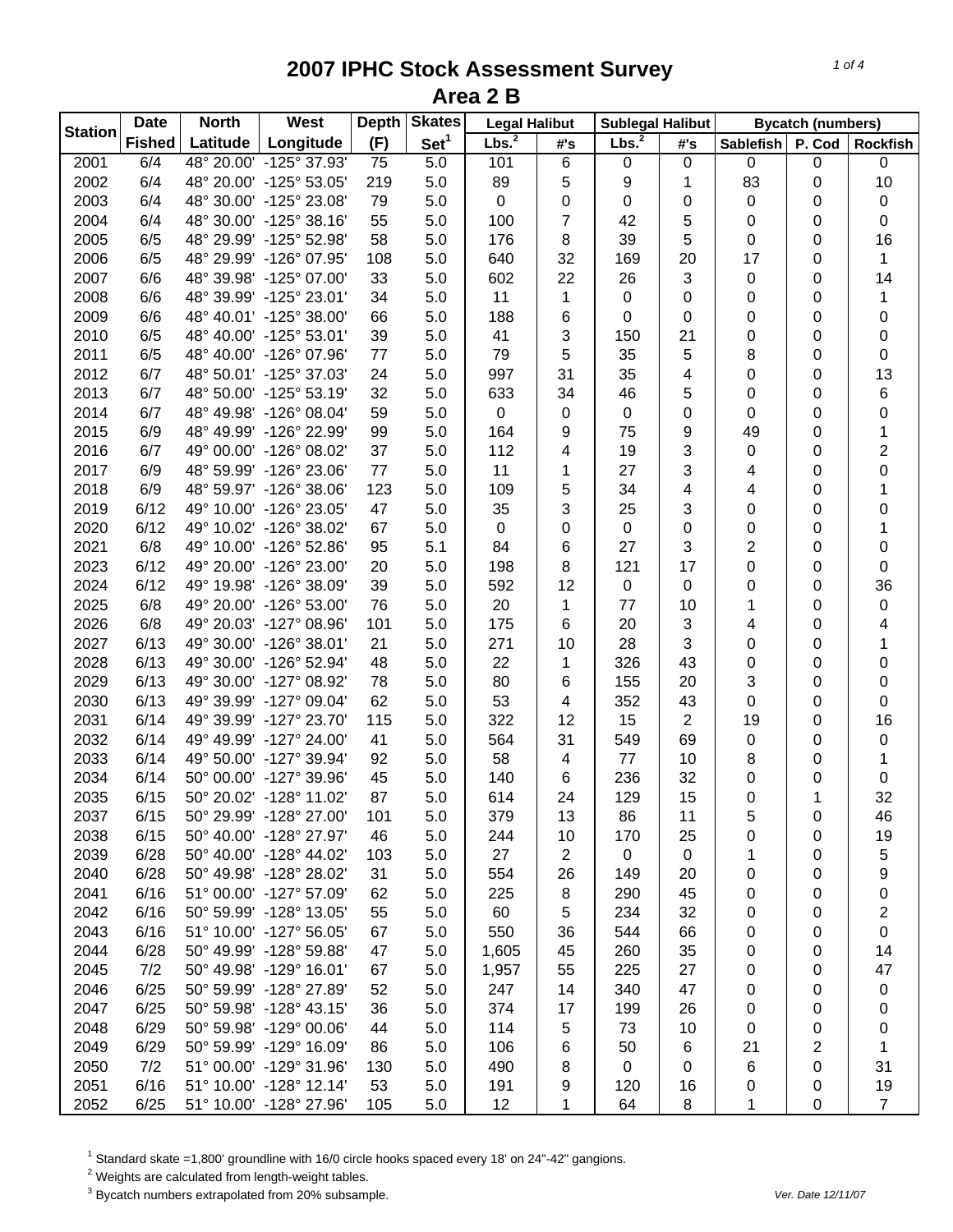| <b>Station</b> | <b>Date</b>   | <b>North</b> | West                    | <b>Depth</b> | <b>Skates</b>    | <b>Legal Halibut</b> |                | <b>Sublegal Halibut</b> |                |                  | <b>Bycatch (numbers)</b> |                  |
|----------------|---------------|--------------|-------------------------|--------------|------------------|----------------------|----------------|-------------------------|----------------|------------------|--------------------------|------------------|
|                | <b>Fished</b> | Latitude     | Longitude               | (F)          | Set <sup>1</sup> | Lbs. <sup>2</sup>    | #'s            | Lbs. <sup>2</sup>       | #'s            | <b>Sablefish</b> | P. Cod                   | <b>Rockfish</b>  |
| 2053           | 6/25          |              | 51° 10.00' -128° 44.05' | 53           | 5.0              | 21                   | 1              | $\overline{372}$        | 56             | 0                | 0                        | $\pmb{0}$        |
| 2054           | 6/29          |              | 51° 10.01' -129° 00.02' | 72           | 5.0              | 316                  | 21             | 737                     | 96             | 6                | 0                        | $\pmb{0}$        |
| 2055           | 6/29          |              | 51° 09.98' -129° 16.08' | 146          | 5.0              | 198                  | 11             | 44                      | 6              | 65               | 0                        | 8                |
| 2056           | 7/2           |              | 51° 10.00' -129° 31.96' | 152          | 5.0              | 78                   | 3              | 24                      | 3              | 27               | 0                        | 0                |
| 2057           | 6/17          |              | 51° 20.00' -127° 55.00' | 76           | 5.0              | 312                  | 15             | 78                      | 10             | 0                | 0                        | 6                |
| 2058           | 6/17          |              | 51° 19.99' -128° 11.04' | 45           | 5.0              | 22                   | 2              | 132                     | 22             | 0                | 0                        | 0                |
| 2059           | 6/17          |              | 51° 20.00' -128° 27.06' | 81           | 5.0              | 113                  | 3              | 128                     | 16             | 9                | 1                        | 0                |
| 2060           | 6/24          |              | 51° 20.02' -128° 43.00' | 113          | 5.0              | 260                  | 13             | 101                     | 12             | 16               | 0                        | 4                |
| 2061           | 6/24          |              | 51° 20.00' -128° 59.03' | 134          | 5.1              | 145                  | 8              | 126                     | 14             | 88               | 0                        | 13               |
| 2062           | 6/30          |              | 51° 20.00' -129° 15.02' | 128          | 5.0              | 218                  | 14             | 111                     | 13             | 68               | 0                        | 4                |
| 2063           | 6/30          |              | 51° 20.01' -129° 31.00' | 111          | 5.0              | 194                  | 10             | 44                      | 6              | 40               | 0                        | $\mathbf{1}$     |
| 2064           | 7/1           |              | 51° 20.00' -129° 46.95' | 131          | 5.0              | 80                   | 4              | 0                       | 0              | 64               | 0                        | $\overline{7}$   |
| 2065           | 6/20          |              | 51° 30.00' -128° 10.96' | 47           | 5.0              | 309                  | 9              | 125                     | 16             | 0                | 0                        | 31               |
| 2066           | 6/20          |              | 51° 29.99' -128° 26.96' | 103          | 5.0              | 100                  | 5              | 101                     | 13             | 8                | 0                        | 4                |
| 2067           | 6/24          |              | 51° 29.98' -128° 42.80' | 51           | 5.0              | 25                   | 2              | 40                      | 5              | 0                | 0                        | 0                |
| 2068           | 6/24          |              | 51° 29.98' -128° 58.95' | 24           | 5.0              | 231                  | 12             | 97                      | 13             | 0                | 0                        | 0                |
| 2069           | 6/30          |              | 51° 30.00' -129° 15.04' | 26           | 5.0              | 159                  | 10             | 141                     | 19             | 0                | 0                        | 6                |
| 2070           | 6/30          |              | 51° 29.99' -129° 31.02' | 54           | 5.0              | 694                  | 15             | 48                      | 6              | 0                | 0                        | 42               |
| 2071           | 7/1           |              | 51° 29.99' -129° 47.09' | 92           | 5.0              | 474                  | 19             | 60                      | 7              | 24               | 1                        | 64               |
| 2072           | 7/1           |              | 51° 30.00' -130° 02.91' | 158          | 5.0              | 353                  | 10             | 10                      | 1              | 61               | 0                        | 23               |
| 2073           | 6/20          |              | 51° 40.03' -128° 26.09' | 78           | 5.0              | 286                  | 16             | 108                     | 15             | 0                | 0                        | 5                |
| 2074           | 6/23          |              | 51° 40.00' -128° 58.90' | 26           | 5.0              | 176                  | 14             | 170                     | 19             | 0                | 0                        | $\boldsymbol{0}$ |
| 2075           | 6/23          |              | 51° 39.99' -129° 14.93' | 32           | 5.1              | 97                   | 8              | 168                     | 23             | 0                | 0                        | $\boldsymbol{0}$ |
| 2076           | 6/22          |              | 51° 39.98' -129° 30.98' | 54           | 5.0              | 23                   | $\overline{2}$ | 308                     | 39             | 0                | 0                        | $\pmb{0}$        |
| 2077           | 6/22          |              | 51° 40.00' -129° 47.06' | 145          | 5.0              | 81                   | 4              | 33                      | 4              | 36               | 0                        | 9                |
| 2078           | 6/20          |              | 51° 49.93' -128° 25.98' | 80           | 5.0              | 167                  | 6              | 106                     | 14             | 6                | 1                        | 20               |
| 2079           | 6/23          |              | 51° 49.98' -128° 41.90' | 59           | 5.0              | 138                  | 11             | 651                     | 88             | 0                | 1                        | $\mathbf{1}$     |
| 2080           | 6/23          |              | 51° 50.00' -128° 57.92' | 45           | 5.0              | 161                  | $\overline{7}$ | 198                     | 23             | 1                | 0                        | 11               |
| 2081           | 6/22          |              | 51° 50.00' -129° 13.92' | 67           | 5.0              | 233                  | 15             | 326                     | 39             | 0                | 0                        | $\overline{2}$   |
| 2082           | 6/22          |              | 51° 49.99' -129° 30.99' | 139          | 5.0              | 252                  | 10             | 59                      | $\overline{7}$ | 25               | 0                        | 15               |
| 2083           | 6/21          |              | 51° 59.99' -128° 41.91' | 90           | 5.0              | 157                  | 10             | 116                     | 13             | 2                | 0                        | 10               |
| 2084           | 6/21          |              | 52° 00.00' -128° 58.03' | 75           | 5.0              | 379                  | 25             | 392                     | 47             | 0                | 0                        | $\,6$            |
| 2085           | 6/21          |              | 52° 00.00' -129° 13.98' | 97           | 5.0              | 169                  | 10             | 66                      | $\overline{7}$ | 0                | 0                        | 1                |
| 2086           | 6/21          |              | 52° 10.02' -128° 40.97' | 118          | 4.9              | 120                  | 4              | 55                      | 6              | 7                | 0                        | 30               |
| 2087           | 6/10          |              | 51° 40.14' -130° 02.47' | 194          | 4.9              | 63                   | 4              | 6                       | 1              | 87               | 0                        | 8                |
| 2088           | 6/10          |              | 51° 39.87' -130° 19.00' | 144          | 4.9              | 347                  | 8              | 10                      | 2              | 27               | 0                        | 16               |
| 2089           | 6/7           |              | 51° 50.01' -129° 47.01' | 143          | 5.0              | 113                  | 8              | 115                     | 15             | 12               | 0                        | 15               |
| 2090           | 6/10          |              | 51° 49.99' -130° 03.01' | 100          | 5.0              | 775                  | 31             | 111                     | 13             | 6                | 0                        | 14               |
| 2091           | 6/10          |              | 51° 50.00' -130° 19.43' | 119          | 4.9              | 101                  | $\mathbf 5$    | 65                      | 8              | 2                | 0                        | 31               |
| 2092           | 6/8           |              | 51° 50.18' -130° 35.00' | 164          | 4.9              | 759                  | 39             | 221                     | 25             | 49               |                          | 9                |
| 2093           | 6/8           |              | 51° 49.99' -130° 51.98' | 103          |                  | 310                  |                | $\mathbf 0$             | 0              | $\mathbf 0$      | 0                        | 62               |
|                |               |              | 52° 00.00' -129° 30.01' |              | 4.9              |                      | 4              |                         |                |                  | 0                        |                  |
| 2094           | 6/7           |              |                         | 113          | 5.0              | 257                  | 11             | 93                      | 10             | 35               | 1                        | 35               |
| 2095           | 6/7           |              | 51° 59.66' -129° 46.98' | 62           | 4.9              | 692                  | 20             | 358                     | 48             | 0                | 0                        | 21               |
| 2096           | 6/6           |              | 52° 00.05' -130° 03.00' | 76           | 5.0              | 109                  | 7              | 256                     | 35             | 0                | 0                        | $\pmb{0}$        |
| 2097           | 6/6           |              | 52° 00.08' -130° 19.01' | 196          | 5.0              | 174                  | 4              | 6                       | 1              | 37               | 0                        | 0                |
| 2098           | 6/8           |              | 51° 59.96' -130° 34.99' | 136          | 5.0              | 467                  | 18             | 136                     | 17             | 8                | 0                        | 2                |
| 2099           | 6/8           |              | 51° 59.80' -130° 51.98' | 103          | 5.0              | 182                  | 4              | 25                      | 3              | 0                | 0                        | 2                |
| 2100           | 7/3           |              | 52° 10.06' -128° 57.01' | 89           | 5.0              | 386                  | 18             | 15                      | 2              | 0                | 0                        | 89               |
| 2101           | 7/3           |              | 52° 09.99' -129° 14.01' | 94           | 5.0              | 19                   | 1              | 22                      | 3              | 1                | 0                        | 3                |
| 2102           | 7/4           |              | 52° 09.93' -129° 30.02' | 115          | 5.0              | 57                   | 3              | $\mathbf 0$             | $\pmb{0}$      | 26               | 0                        | 6                |

 $^1$  Standard skate =1,800' groundline with 16/0 circle hooks spaced every 18' on 24"-42" gangions.<br><sup>2</sup> Weights are calculated from length-weight tables.

3 Bycatch numbers extrapolated from 20% subsample. *Ver. Date 12/11/07*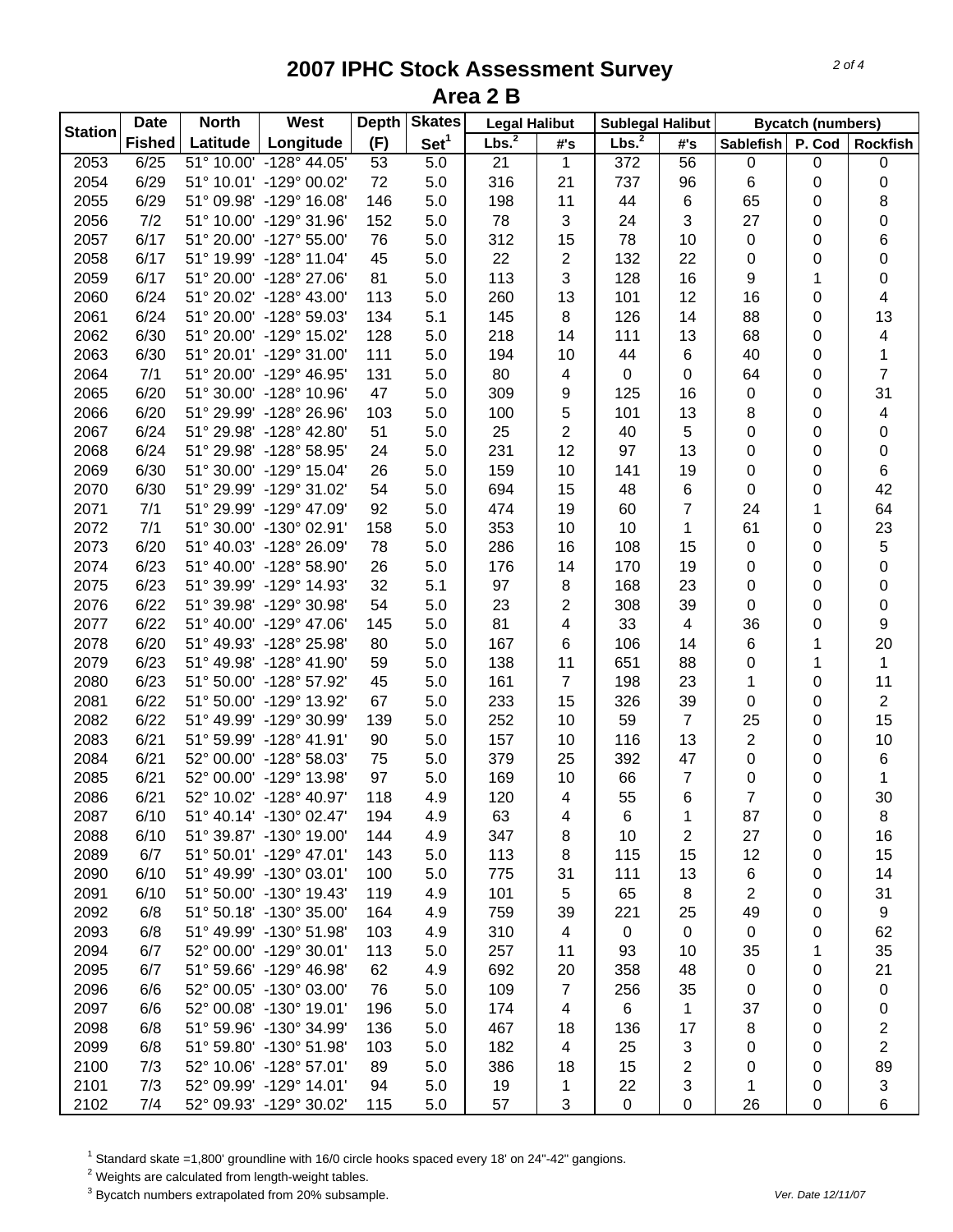| <b>Station</b><br>Lbs. <sup>2</sup><br>Lbs. <sup>2</sup><br>Set <sup>1</sup><br>Longitude<br>(F)<br><b>Fished</b><br>Latitude<br>#'s<br>#'s | Sablefish      |           |                  |
|---------------------------------------------------------------------------------------------------------------------------------------------|----------------|-----------|------------------|
|                                                                                                                                             |                | P. Cod    | <b>Rockfish</b>  |
| 2103<br>7/4<br>52° 09.90' -129° 46.02'<br>112<br>5.0<br>136<br>$\overline{7}$<br>29<br>4                                                    | 1              | 1         | 3                |
| 6/6<br>2104<br>52° 10.03' -130° 02.98'<br>90<br>75<br>5<br>26<br>3<br>5.0                                                                   | 0              | 0         | 0                |
| 57<br>2105<br>6/6<br>52° 10.09' -130° 18.99'<br>$\pmb{0}$<br>223<br>4.9<br>1<br>0                                                           | 68             | 0         | 1                |
| 2106<br>7/6<br>52° 10.11' -130° 35.00'<br>105<br>407<br>16<br>28<br>4.9<br>4                                                                | 8              | 0         | 8                |
| 2107<br>7/6<br>52° 09.95' -130° 52.00'<br>122<br>985<br>55<br>238<br>29<br>5.0                                                              | 0              | 0         | 1                |
| 7/3<br>2108<br>52° 19.98' -129° 13.00'<br>81<br>80<br>743<br>91<br>5.0<br>1,418                                                             | 0              | 1         | $\overline{2}$   |
| 2109<br>7/4<br>52° 19.91' -129° 30.00'<br>99<br>1,048<br>36<br>107<br>13<br>5.0                                                             | 1              | 1         | 15               |
| 2110<br>7/4<br>52° 20.00' -129° 46.00'<br>211<br>12<br>28<br>3<br>114<br>4.9                                                                | 1              | 0         | 89               |
| 16<br>8<br>2111<br>7/5<br>52° 20.09' -130° 03.00'<br>127<br>4.9<br>499<br>58                                                                | $\mathbf{1}$   | 1         | 21               |
| $\mathbf{1}$<br>2112<br>7/5<br>52° 19.98' -130° 19.00'<br>5.0<br>424<br>11<br>10<br>191                                                     | 80             | 0         | $\boldsymbol{7}$ |
| 12<br>2113<br>7/6<br>52° 19.95' -130° 35.00'<br>91<br>5.0<br>266<br>115<br>13                                                               | 0              | 0         | 3                |
| 2114<br>7/6<br>52° 19.98' -130° 52.00'<br>80<br>5.0<br>421<br>25<br>252<br>28                                                               | 1              | 0         | $\pmb{0}$        |
| 6/5<br>267<br>2115<br>52° 29.82' -129° 32.00'<br>58<br>5.0<br>14<br>450<br>64                                                               | 0              | 0         | $\mathbf{1}$     |
| 6/5<br>528<br>35<br>2116<br>52° 29.95' -129° 45.99'<br>99<br>5.0<br>14<br>4                                                                 | $\mathbf 0$    | 0         | 10               |
| 2117<br>7/5<br>52° 30.04' -130° 02.00'<br>5.0<br>844<br>39<br>34<br>148<br>4                                                                | 20             | 0         | 19               |
| 2118<br>7/5<br>52° 30.11' -130° 19.02'<br>138<br>1,091<br>35<br>34<br>5.0<br>4                                                              | 39             | 1         | 9                |
| 6/17<br>2119<br>52° 29.91' -130° 35.00'<br>65<br>214<br>9<br>101<br>12<br>4.9                                                               | 0              | 0         | 19               |
| 2120<br>6/17<br>52° 29.81' -130° 51.98'<br>60<br>113<br>103<br>13<br>5.0<br>8                                                               | 0              | 0         | 1                |
| 2121<br>6/5<br>52° 40.00' -129° 46.00'<br>107<br>173<br>11<br>5.0<br>6<br>1                                                                 | 0              | 0         | 8                |
| 2122<br>6/18<br>52° 39.99' -130° 01.99'<br>147<br>5.0<br>558<br>20<br>33<br>4                                                               | 55             | 0         | 8                |
| 2123<br>52° 40.00' -130° 19.00'<br>12<br>6/18<br>125<br>5.0<br>283<br>24<br>3                                                               | 8              | 0         | 46               |
| 2124<br>6/17<br>52° 39.90' -130° 35.00'<br>81<br>25<br>489<br>91<br>11<br>4.9                                                               | 1              |           | 19               |
| 62<br>32<br>2125<br>6/18<br>52° 49.89' -130° 02.01'<br>140<br>3<br>4<br>5.0                                                                 | 50             | 1         | 9                |
| 2126<br>6/18<br>52° 49.91' -130° 19.00'<br>164<br>11<br>26<br>4<br>115                                                                      | $\overline{2}$ | 0         | $\boldsymbol{9}$ |
| 5.0                                                                                                                                         |                | 0         |                  |
| 2127<br>6/11<br>53° 00.00' -129° 45.27'<br>126<br>286<br>12<br>67<br>9<br>4.9                                                               | 16             | 0         | 29               |
| 53° 00.01' -130° 01.97'<br>2128<br>6/11<br>4.9<br>14<br>1<br>$\pmb{0}$<br>$\pmb{0}$<br>104                                                  | 0              | $\pmb{0}$ | $\, 8$           |
| 2129<br>52<br>6/16<br>52° 30.06' -131° 08.00'<br>47<br>5.0<br>277<br>18<br>8                                                                | 0              | $\pmb{0}$ | 21               |
| $\overline{2}$<br>81<br>2130<br>6/16<br>52° 30.00' -131° 25.00'<br>5.0<br>4<br>16<br>69                                                     | 0              | $\pmb{0}$ | $\overline{7}$   |
| 41<br>2131<br>6/16<br>52° 39.90' -130° 52.01'<br>51<br>4.9<br>200<br>9<br>301                                                               | 0              | 0         | $\pmb{0}$        |
| 5<br>2132<br>6/16<br>52° 39.98' -131° 07.98'<br>39<br>5.0<br>92<br>145<br>18                                                                | 0              | 0         | $\pmb{0}$        |
| 3<br>2133<br>6/15<br>52° 49.90' -130° 35.00'<br>62<br>50<br>56<br>6<br>5.0                                                                  | 0              | 0         | $\pmb{0}$        |
| 3<br>2134<br>52° 49.80' -130° 52.01'<br>9<br>6/15<br>27<br>4.9<br>49<br>63                                                                  | 0              | 0         | $\pmb{0}$        |
| 3<br>$\boldsymbol{2}$<br>2135<br>7/7<br>53° 00.07' -130° 18.00'<br>92<br>13<br>116<br>5.0                                                   | 18             | 0         | 44               |
| $\overline{2}$<br>2136<br>3<br>6/15<br>52° 59.89' -130° 35.00'<br>51<br>50<br>17<br>4.9                                                     | 0              | 0         | $\mathbf 1$      |
| 2137<br>53° 10.09' -130° 18.00'<br>5.0<br>7/7<br>83<br>543<br>12<br>25<br>3                                                                 | 0              | 1         | 28               |
| 2138<br>7/2<br>167<br>2<br>53° 10.08' -130° 35.02'<br>104<br>5.0<br>10<br>16                                                                | 8              | 0         | 8                |
| 2139<br>7/2<br>53° 09.93' -130° 52.00'<br>57<br>100<br>5<br>5.0<br>27<br>4                                                                  | 0              | 1         | 0                |
| 2140<br>7/7<br>53° 19.93' -130° 18.02'<br>57<br>561<br>5.0<br>30<br>281<br>33                                                               | 0              | 0         | 1                |
| 2141<br>7/2<br>53° 20.03' -130° 35.00'<br>215<br>27<br>43<br>5.0<br>293<br>14                                                               | 0              | 0         | 52               |
| 55<br>$\overline{7}$<br>2142<br>7/2<br>53° 19.98' -130° 52.02'<br>300<br>11<br>74<br>5.0                                                    | 1              | 8         | $\overline{4}$   |
| 2143<br>6/24<br>53° 19.69' -132° 49.03'<br>76<br>609<br>25<br>270<br>35<br>5.0                                                              | 0              | 0         | 15               |
| 2144<br>6/24<br>53° 19.95' -133° 06.01'<br>19<br>44<br>5<br>129<br>5.0<br>458                                                               | 14             | 0         | 10               |
| 2145<br>6/14<br>53° 29.98' -130° 52.20'<br>51<br>80<br>5<br>87<br>12<br>5.0                                                                 | 0              | 0         | $\pmb{0}$        |
| 2146<br>6/24<br>53° 30.06' -133° 06.01'<br>9<br>82<br>201<br>5.0<br>135<br>10                                                               | 57             | 0         | 56               |
| 2147<br>6/14<br>53° 40.13' -130° 34.84'<br>242<br>89<br>12<br>16<br>5.0<br>14                                                               | 0              | 0         | 1                |
| 2148<br>6/14<br>53° 39.78' -130° 51.98'<br>324<br>324<br>47<br>26<br>5.0<br>15                                                              | 0              | 0         | 0                |
| 2149<br>53° 40.19' -133° 07.00'<br>507<br>32<br>453<br>57<br>6/24<br>79<br>5.0                                                              | 0              | 0         | 22               |
| 2150<br>286<br>6/14<br>53° 49.97' -130° 52.01'<br>46<br>296<br>21<br>35<br>5.0                                                              | 0              | 18        | 0                |
| 2151<br>165<br>6/23<br>53° 59.88' -133° 24.99'<br>898<br>27<br>20<br>41<br>5.0                                                              | 0              | 0         | 22               |
| 2152<br>6/19<br>54° 09.05' -130° 35.00'<br>411<br>19<br>48<br>5.0<br>111<br>14                                                              | 2              | 0         | $\,6$            |

<sup>1</sup> Standard skate =1,800' groundline with 16/0 circle hooks spaced every 18' on 24"-42" gangions.<br><sup>2</sup> Weights are calculated from length-weight tables.<br><sup>3</sup> Bycatch numbers extrapolated from 20% subsample.